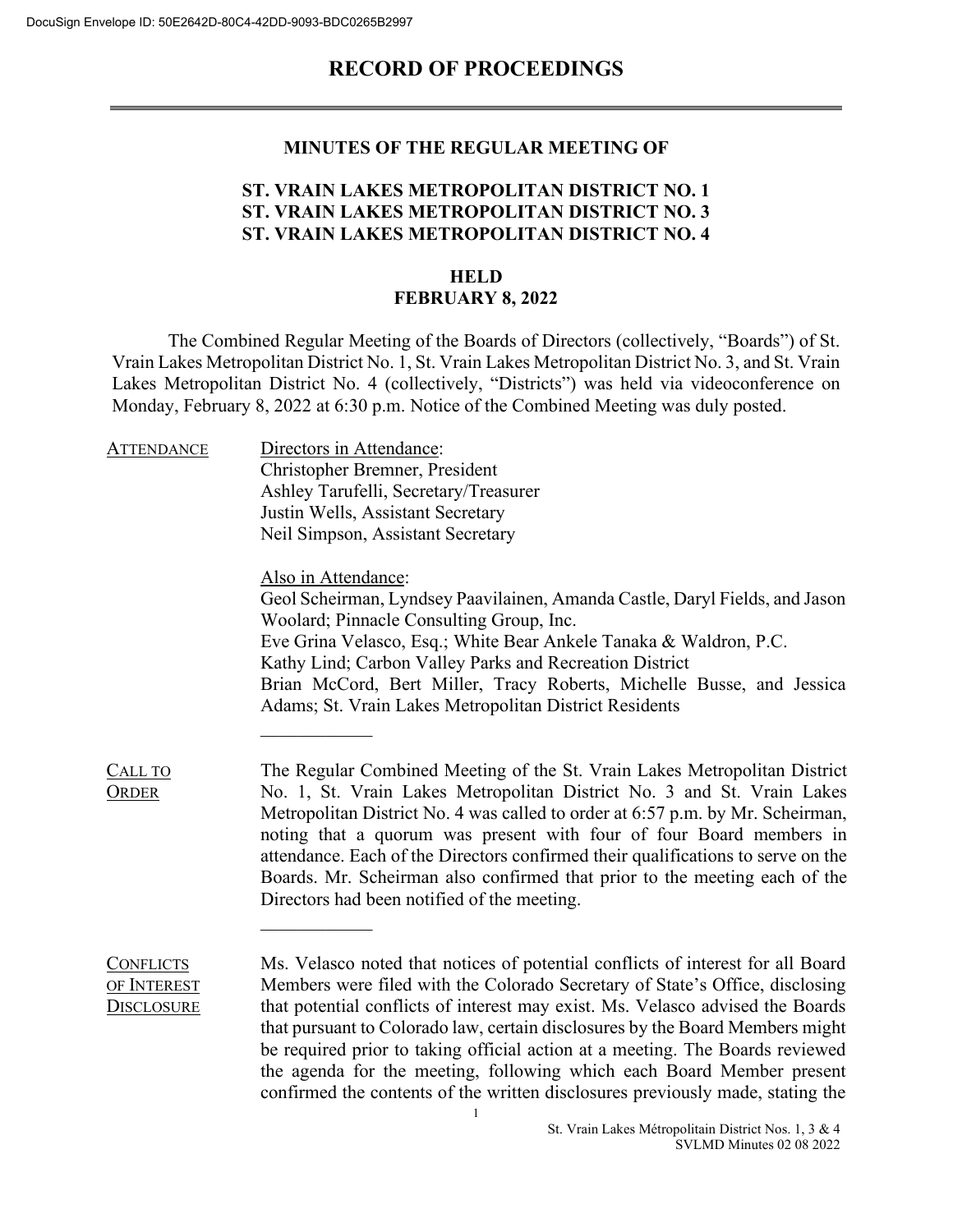|                                                                                 | fact and summary nature of any matters as required under Colorado law to<br>permit official action to be taken at the meeting. Additionally, the Boards<br>determined that the participation of the Directors present was necessary to<br>obtain a quorum or otherwise enable the Board to act.                                                |
|---------------------------------------------------------------------------------|------------------------------------------------------------------------------------------------------------------------------------------------------------------------------------------------------------------------------------------------------------------------------------------------------------------------------------------------|
| <u>Approval</u><br>OF AGENDA                                                    | The Boards considered approval of the agenda. Upon motion duly made by<br>Director Simpson, seconded by Director Bremner, and upon vote, unanimously<br>carried, it was                                                                                                                                                                        |
|                                                                                 | <b>RESOLVED</b> to approve the agenda as presented.                                                                                                                                                                                                                                                                                            |
| <u>Approval of</u><br><b>MINUTES</b>                                            | The Boards reviewed the minutes of the November 30, 2021 special meeting of<br>the Board of Directors. Following review and discussion, upon motion duly<br>made by Director Simpson, seconded by Director Bremner, and upon vote,<br>unanimously carried, it was                                                                              |
|                                                                                 | <b>RESOLVED</b> to approve the minutes of the November 30, 2021 special<br>meeting of the Boards of Directors, as presented.                                                                                                                                                                                                                   |
| PUBLIC COMMENT                                                                  | There were no Public Comments to come before the Board.                                                                                                                                                                                                                                                                                        |
| <u>District No. 2</u><br><u>Board</u><br><u>REPRESENTATIVE</u><br><u>Report</u> | Ms. Busse, St. Vrain Lakes Metropolitan District No. 2 ("District No. 2")<br>Secretary/Treasurer, reported that the District No. 2 Board of Directors will be<br>surveying residents regarding Cove operating hours and District amenity use<br>preferences. Ms. Busse reported District No. 2 is looking to refinance its bonds<br>this year. |
| Financial<br><u>MATTERS</u>                                                     | Ratification of Payment of Claims: Ms. Castle reviewed with the Boards the<br>payables listing dated January 1, 2021 through January 31, 2022 totaling<br>\$1,151,370.53 and answered questions. Upon motion duly made by Director<br>Tarufelli, seconded by Director Simpson, and upon vote, unanimously carried,<br>it was                   |
|                                                                                 | <b>RESOLVED</b> to ratify the payment of claims dated January 1, 2021<br>through January 31, 2022 totaling \$1,151,370.53.                                                                                                                                                                                                                     |
|                                                                                 | Unaudited Financial Statements and Cash Position Statement: Ms. Castle<br>reviewed with the Board the unaudited Financial Statements for the period<br>ending December 31, 2021 and the Cash Position Statement for the period<br>ending December 31, 2021 and answered questions. Upon motion duly made                                       |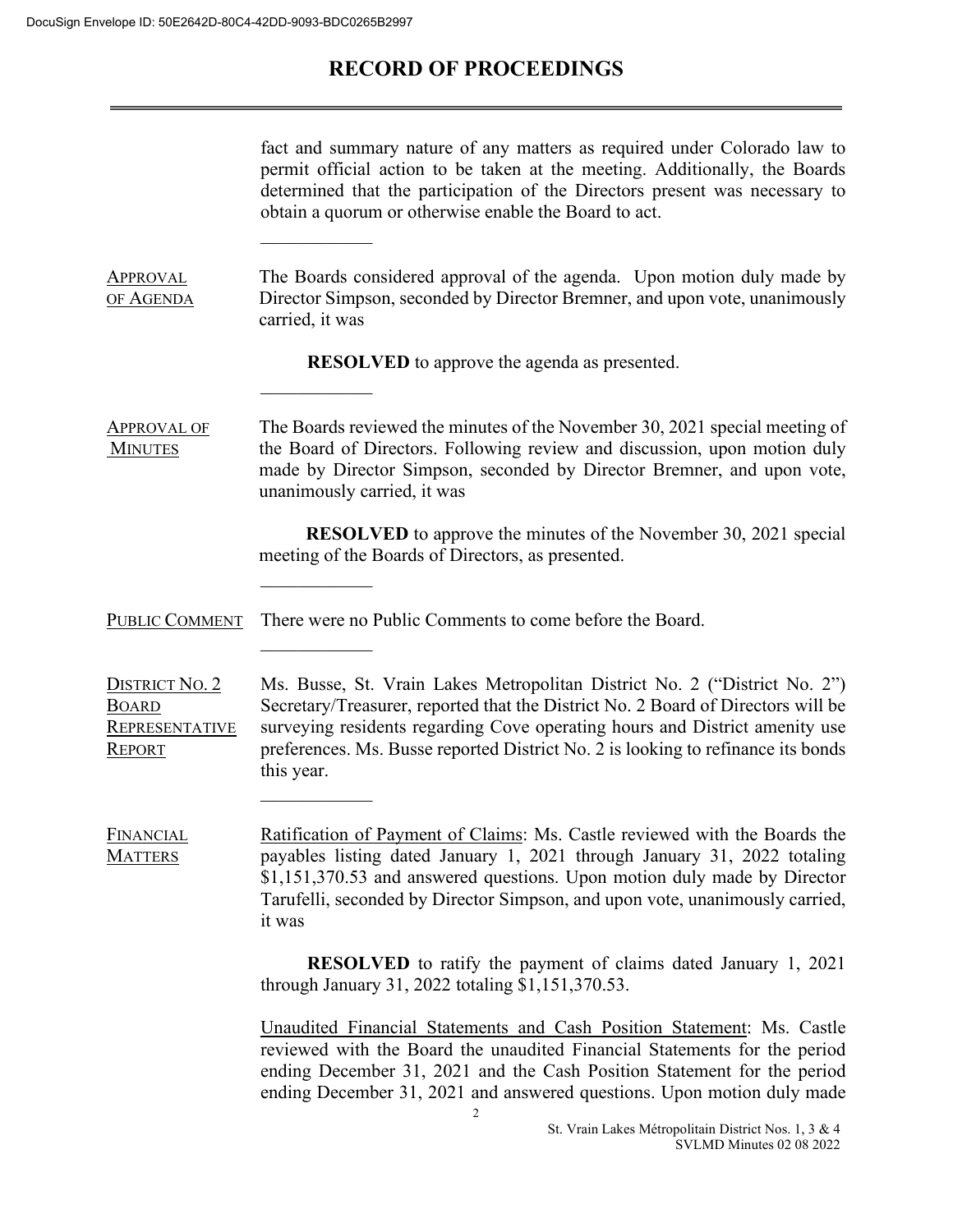by Director Tarufelli, seconded by Director Simpson, and upon vote, unanimously carried, it was

**RESOLVED** to accept unaudited Financial Statements for the period ending December 31, 2021 and the Cash Position Statement for the period ending December 31, 2021.

Ratification of 2020 Audit: Ms. Castle reported the 2020 Audit was completed and filed with the State. Following review and discussion, upon motion duly made by Director Adams, seconded by Director Busse, and upon vote, unanimously carried, it was

**RESOLVED** to ratify the 2020 Audit as filed with the State.

2021 Audit Engagement Letter: Ms. Castle reviewed with the Boards the WIPFLI, LLP 2021 Audit Engagement Letter for St. Vrain Lakes Metropolitan District Nos. 1, 3 & 4. Following review and discussion, upon motion duly made by Director Simpson, seconded by Director Tarufelli, and upon vote, unanimously carried, it was

 **RESOLVED** to approve the WIPFLI, LLP 2021 Audit Engagement Letter for St. Vrain Lakes Metropolitan District Nos. 1, 3 & 4.

Fitness Equipment Purchase Request: Ms. Lind, the Cove Manager, reported Carbon Valley Parks and Recreation Fitness Coordinator identified equipment the facility could use. The Directors requested to table this item until there was additional input from the residents and the District No. 2 Board.

LEGAL MATTERS Recommended Revisions to Governing Documents Concerning Signs and Flags: Ms. Velasco reported the recommended changes to the Residential Improvement Guidelines per the Free Speech Memorandum, as discussed at the November 30, 2021 Meeting. The Board approved the proposed changes and requested that the Design Review Committee incorporate them into the Residential Improvement Guidelines.

 $\overline{\phantom{a}}$ 

 $\overline{\phantom{a}}$ 

MANAGEMENT AND **OPERATIONAL MATTERS** District Management Report: Mr. Scheirman reviewed the District Management Report and answered questions.  $\overline{\phantom{a}}$ 

Contract Modifications Report: Mr. Fields reviewed with the Boards the Contract Modifications Report. Following review and discussion, upon a